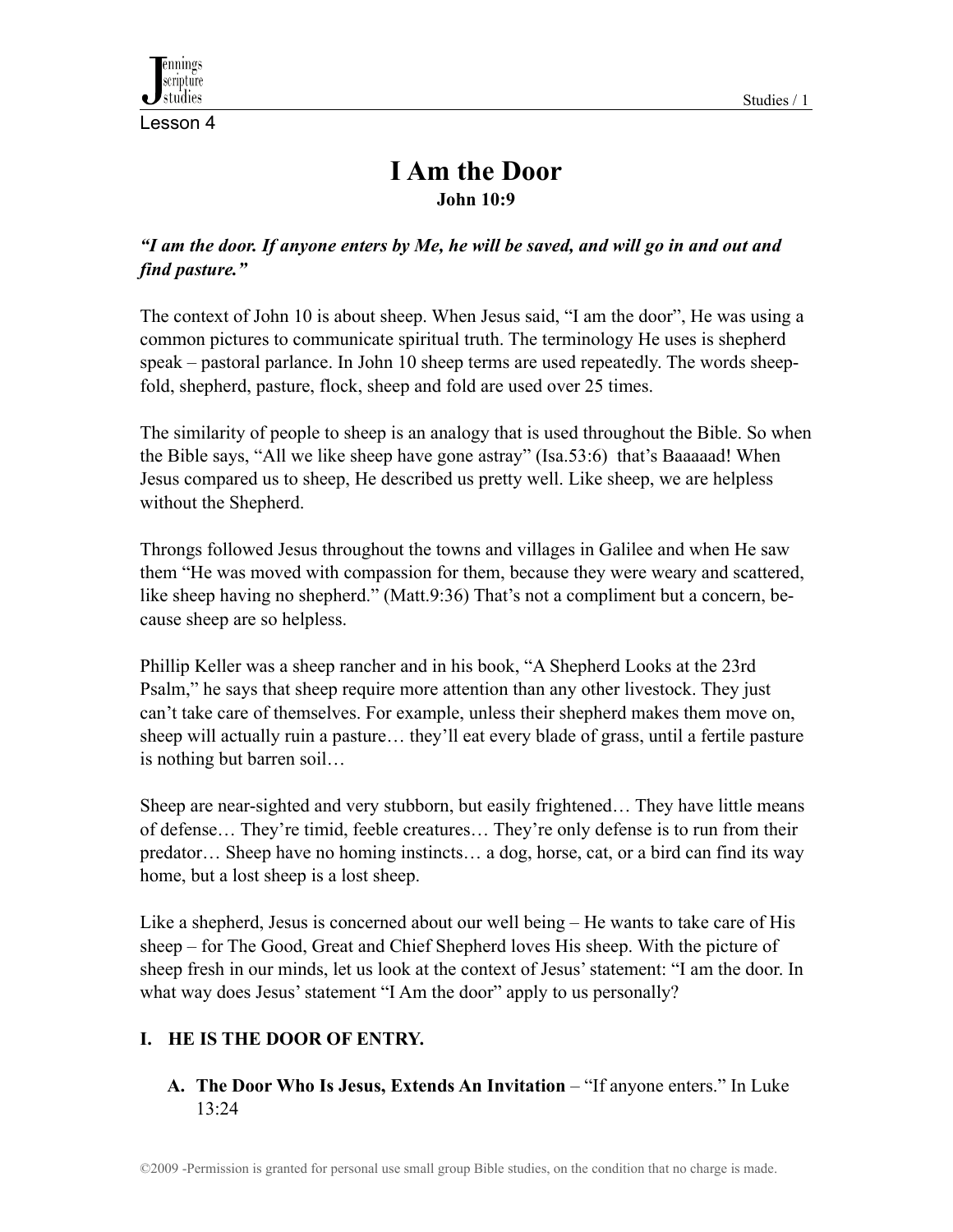Jesus said, "Make every effort to enter through the narrow door…" That, from Him, is an invitation. In Matthew 7, Jesus says, "Enter through the narrow gate; for wide is the gate and broad that leads to destruction, and there are many who enter through it. For the gate is small and the way is narrow that leads to life, and there are few who find it."

 The Door, Who is Jesus, presently is open. To avail ourselves of His offer of salvation we must enter. The gate that gives access to the narrow way is presently open. Jesus uses the word "enter" four times in the above verses. He said, "Make every effort to enter" (Luke 13:34) Jesus is open for business for lost and/or straying sinners and He says, "Come unto me, all you that labor and are heavy laden, and I will give you rest." (Matt. 11:28)

#### **B.** The Door Who Is Jesus, Demands A Decision – a decision to enter or not enter.

When we see a door, we understand that we have a decision to make – walk through it or not. Since Jesus says, "enter" we must come to a decision.

 The writer of Hebrews says of certain ones, "they could not enter in because of unbelief" (Heb. 3:19). And, again he writes, "we who have believed do enter that rest" (Heb. 4:3). Yet, again he says, "Let us therefore be diligent to enter that rest" (Heb. 4:11) The eternal rest in Christ Jesus demands that we make the decision to "enter."

#### **C. The Door Who Is Jesus, Is Singular. "**I am the door."

 He is not just "a" door, but "The" door. There was only one door in Noah's Ark for salvation from the flood. There is but one door to Heaven and Jesus is that door.

 The eastern sheepfold had but one door; there was only one way for the sheep to get in and out. It was through this exclusive opening, this single door that the sheep must pass. When Jesus said "I am the Door" we are to understand that He is the only door. He did not say "I am one of many doors. We are to further understand that we either enter through the door Christ Jesus or forever remain outside! What a horrible prospect that is.

 He is the door singularly**.** He is the only entrance to the Father's house! Jesus said, "I am the door" twice - in verse 7 and He repeats it in verse 9. Luke writes in Acts 4:12 "Nor is there salvation in any other, for there is no other name under heaven given among men by which we must be saved."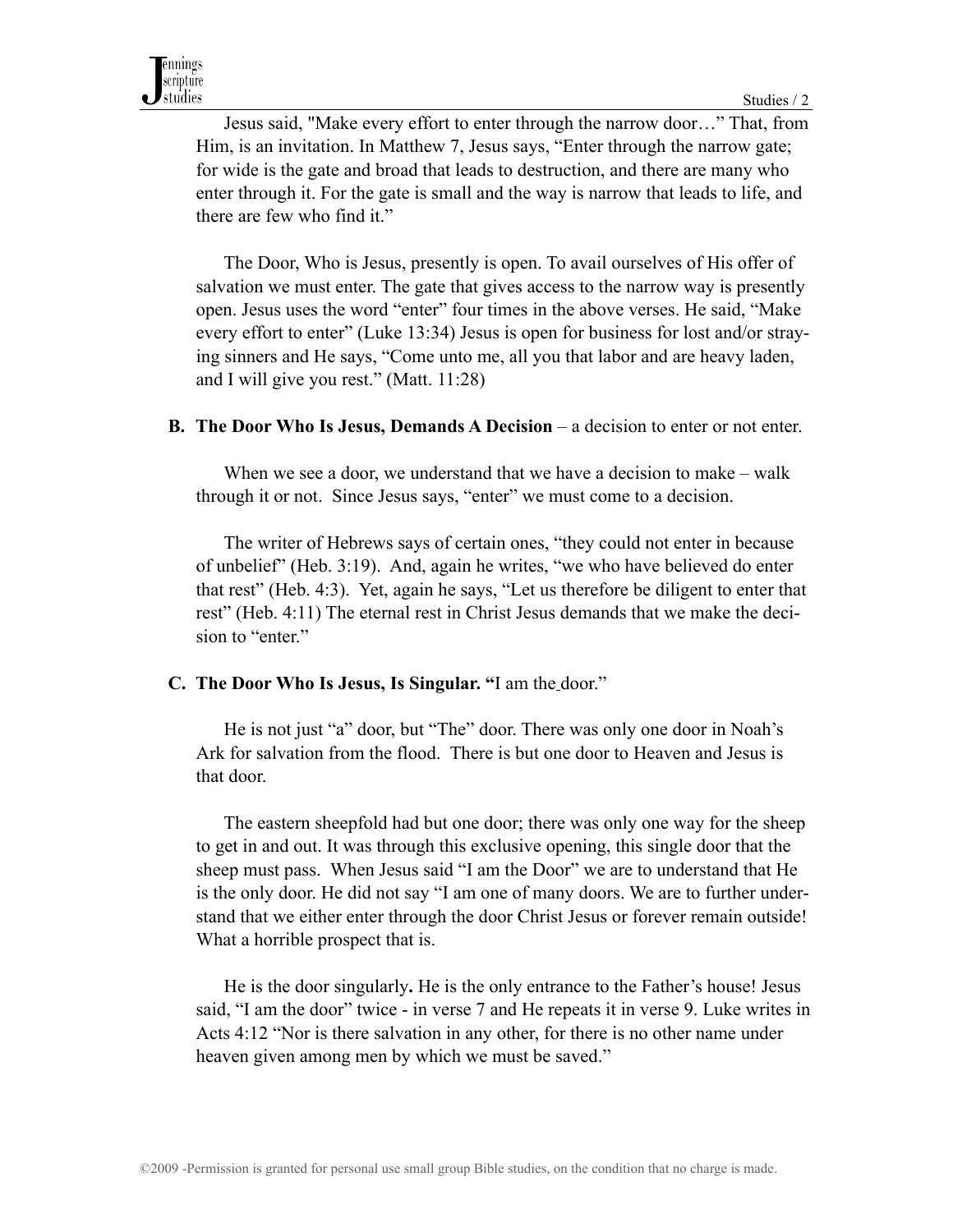I have heard people say, when confronted with the gospel, "Well, you go your way and I'll go my way." It is not a matter of your way or my way. It is which way is God's way!

 Jesus said, "I am the way, the truth, and the life. No one comes to the Father except through Me." (John 14:6) Considering further the metaphor that Jesus uses we are to see:

#### **II. HE IS THE DOOR OF SECURITY.**

Said He: "If anyone enters through me, he shall be saved" (v. 9). There is security in Jesus, The Door. This is His divine promise. The purpose of the sheepfold was to secure the sheep. When we enter the Door, Who is the Lord Jesus, our Shepherd, we are secure in His fold.

 In the book of Ezekiel God says of His people Israel, "I will feed them in good pasture, and their fold shall be on the high mountains of Israel. There they shall lie down in a good fold" (Ezekiel 34:14). What is said of His people Israel is true for His people today for He has the safety and security of His sheep in all ages in mind.

Jesus is the Door to His flock's safety, His family's security. How does he secure us? Right here in John 10 He guarantees the safety and security of those who enter in through Himself, The Door. **Notice that we are kept secure:**

**A. By His Person**. v. 27-28 "My sheep hear My voice, and I know them, and they follow Me. And I give them eternal life, and they shall never perish; neither shall anyone snatch them out of My hand."

 Jesus uses 6 pronouns here in those two verses emphasizing that it is the sheep's Shepherd who is the sheep's security, not the sheepfold! Some have said that the church is the sheepfold and we understand such an analogy and are free to make that application if we desire, however, no church anywhere saves or secures. That only our Savior Shepherd can do.

- **B. By His Promise**. V.28 "and they will never perish." A promise is only as good as the one who makes the promise. When we put our trust in Jesus Christ for salvation and security we are trusting the One Who is Ultimate Trustworthiness.
- **C. In His Palm. v. 28-29** "and no one will snatch them out of My hand. My Father, who has given them to Me, is greater than all; and no one is able to snatch them out of the Father's hand. (John 10:27-29)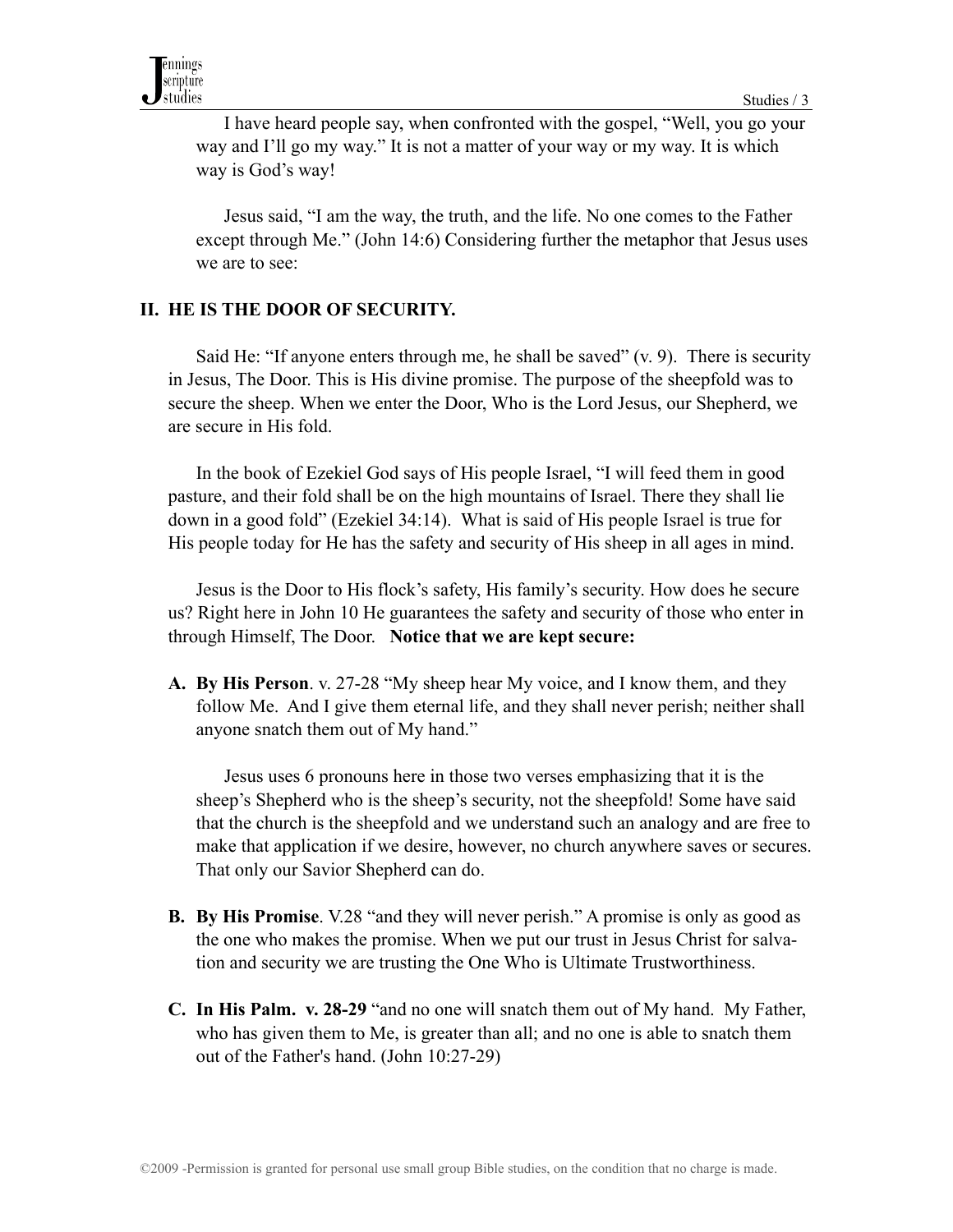The word "indemnity" is an insurance term. It means "Insured against loss". In Christ we have triple indemnity! Our eternal destiny is forever secured by our Savior's Person, Promise and Palm!

Ah, but that is not all that He, as The Door is. Furthermore,

## **III. HE IS THE DOOR OF LIBERTY**

 "I am the door: by me if any man enter in, he shall be saved, and shall go in and out" (John 10:9). Perfect liberty is given to us: "…and shall go in and out…" Back in chapter 8 of John's Gospel, the Lord Jesus said, "you shall know the truth, and the truth shall make you free" (John 8:32). **This liberty provides us with**:

- **A. Access. "**and shall go *in"*  not only for guardianship, but also for fellowship and worship**.**
	- 1. "Let us therefore **come boldly** to the throne of grace." (Heb. 4:16)
	- 2. "**Enter into His gates** with thanksgiving, and into His courts with praise. Be thankful to Him, and bless His name. For the LORD is good; His mercy is everlasting, and His truth endures to all generations. (Ps 100:4-5)
- **B. Egress. "**shall go in and *out"*for mission and ministry.
	- 1. We have a mission: "other sheep I have which are not of this fold; them also I must bring...." (John 10:16).
	- 2. "He that goes forth and weeping, bearing precious seed, shall doubtless come again with rejoicing, bringing his sheaves with him." (Ps 126:6)

Whether it is "sheep" or "sheaves" the principle is the same! We should "go out" and "bring them in." He gives us the liberty to do that. There is no other door that leads to such an abundance of provisions as the Door Christ Jesus! But there is yet more:

## **IV. HE IS THE DOOR OF PLENTY.**

This last phrase in John 10:9 must not be ignored: "…and find pasture." This pasture is abundant for in John 10:10 our Shepherd said, "I am come that they might have life and they might have it more abundantly" or "in abundance" as some translations have it.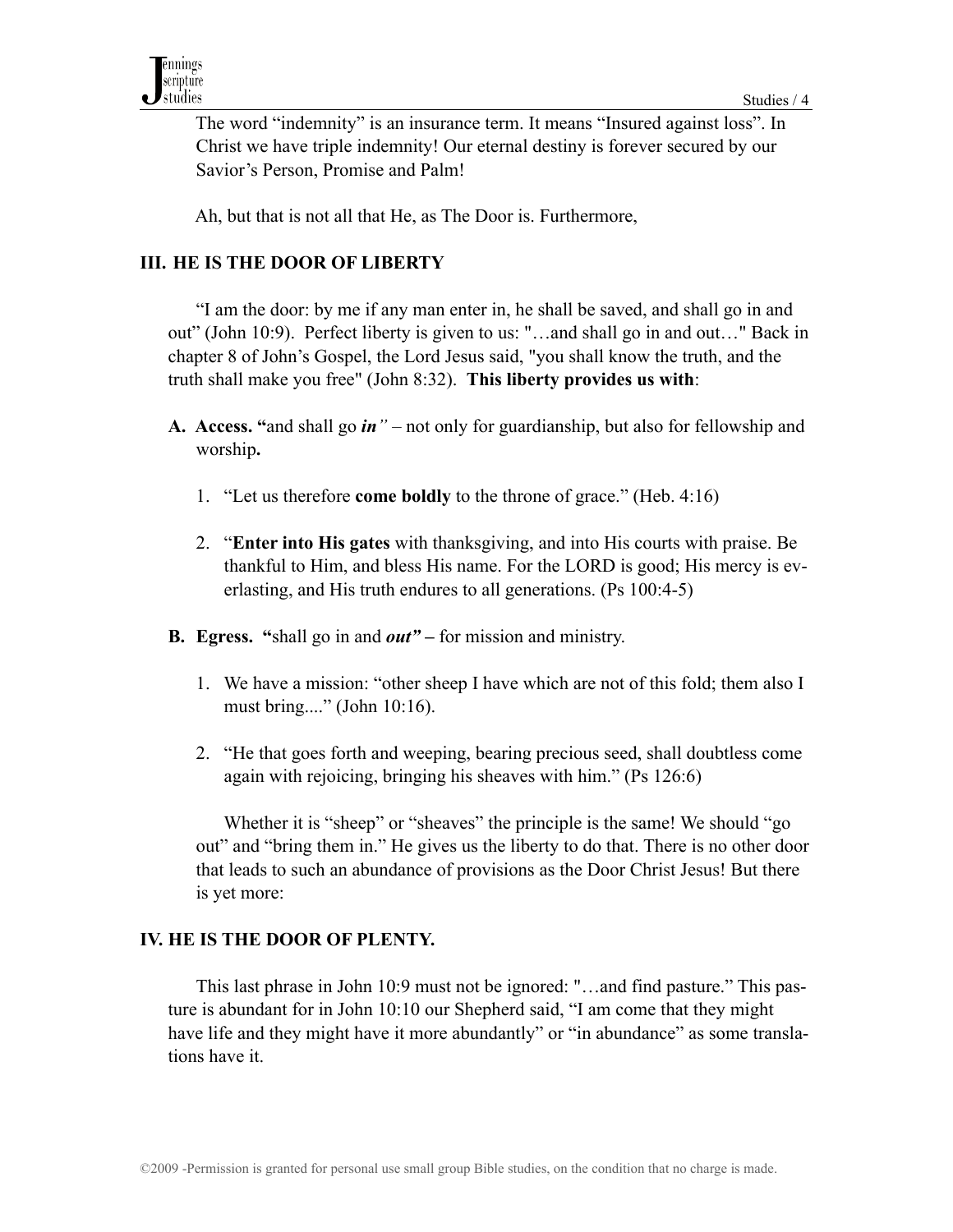Plentitude is promised if we enter through Jesus, The Door. Ample provision is assured. The opening words of Psalm 23 bears this out, "The Lord is my Shepherd, I shall not want."

#### **I shall not want:**

## **A. I Shall Not Want For Abundant Supply!**

"still waters" – "green pastures" – "table before me" – "anoints my head with oil"

#### **B. I Shall Not Want For Abounding Sufficiency!**

 Psalm 23 says, "My cup runs over". In Christ there is more and better life than ever dreamed of. Yes, He has plenty of:

- Grace for every trial;
- Strength for every task;
- Wisdom for every decision;
- Courage for every battle;
- Light in every dark place;
- Comfort in every sorrow;
- Encouragement in every disappointment;
- Sustenance for every daily need!
- **C. I Shall Not Want For An Abode For Eternity.** "I shall dwell in the house of the Lord forever." We enter the door of that house here on earth when we enter the Door Christ Jesus. Let us move from John's Gospel to John's final revelation of Jesus and look at the last door.

## **V. HE IS THE DOOR TO ECSTASY.**

We read in Rev. 4:1-3 the following:

 "After these things I looked, and behold, a door standing open in heaven. And the first voice which I heard was like a trumpet speaking with me, saying, "Come up here, and I will show you things which must take place after this." Immediately I was in the Spirit; and behold, a throne set in heaven, and One sat on the throne. And He who sat there was like a jasper and a sardius stone in appearance; and there was a rainbow around the throne, in appearance like an emerald."

 The scene here is the Throne Room in heaven. What a scene! Here we are in the place of Eternal ecstasy! Ecstasy means "a state of joy or rapture" and that is the state that awaits all who enter the Door Christ Jesus!